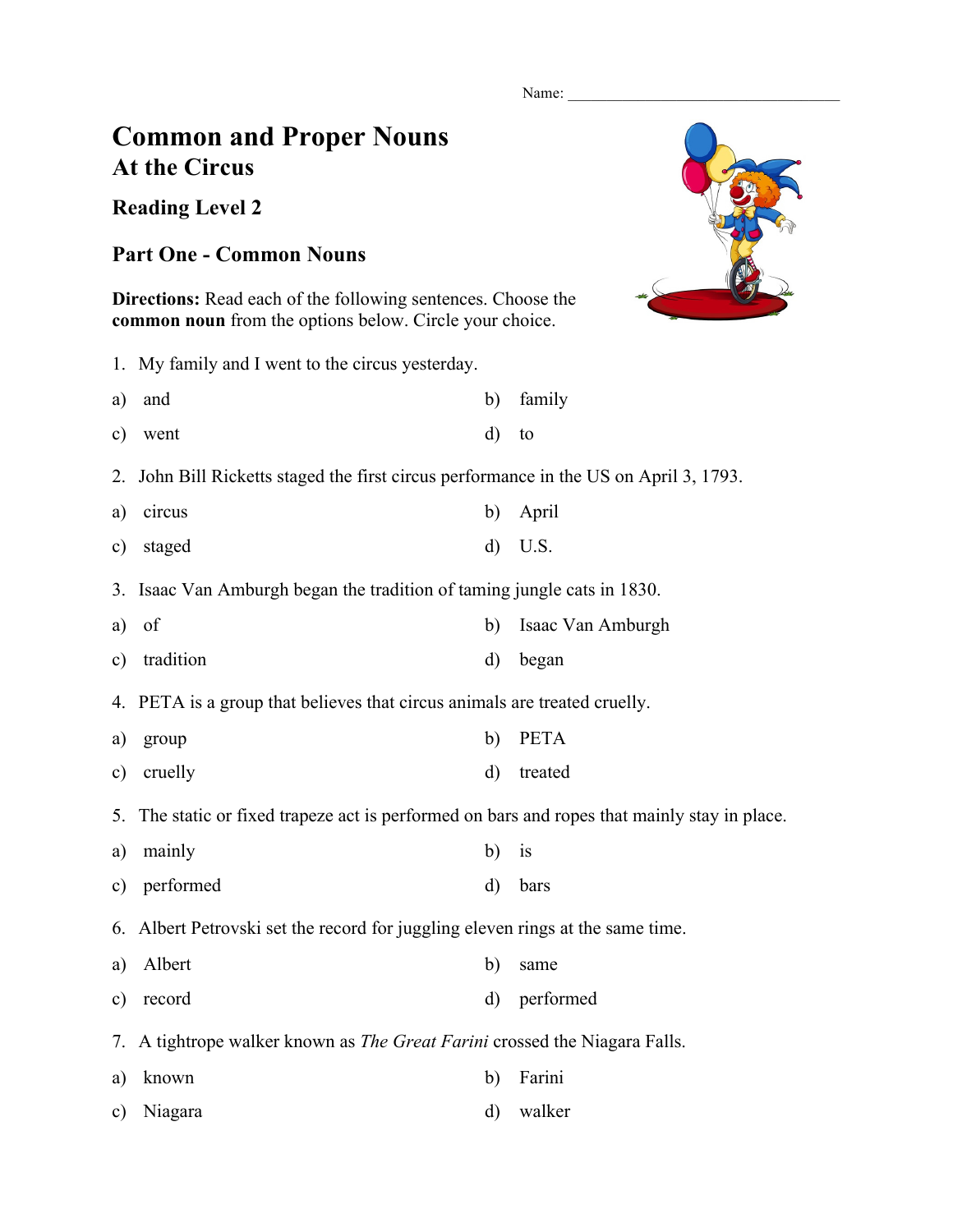|               | 8. Forte the Ringmaster greeted the crowd, "Ladies and gentlemen, boys and girls, children of all<br>ages"                             |         |                                |  |  |  |  |
|---------------|----------------------------------------------------------------------------------------------------------------------------------------|---------|--------------------------------|--|--|--|--|
| a)            | greeted                                                                                                                                | b)      | Ladies                         |  |  |  |  |
| $\mathbf{c})$ | Forte                                                                                                                                  | d)      | of                             |  |  |  |  |
|               | 9. Modern circuses tell a story or convey a theme with traditional circus skills.                                                      |         |                                |  |  |  |  |
| a)            | theme                                                                                                                                  | b)      | convey                         |  |  |  |  |
| $\mathbf{c})$ | traditional                                                                                                                            | d)      | or                             |  |  |  |  |
| 10.           | Chumbo was the biggest clown in the circus but he rode the tiniest unicycle.                                                           |         |                                |  |  |  |  |
| a)            | Chumbo                                                                                                                                 | b)      | biggest                        |  |  |  |  |
| $\mathbf{c})$ | unicycle                                                                                                                               | d)      | rode                           |  |  |  |  |
| 11.           | In the days before lighting, it was the ringmaster's job to tell the audience where to look.                                           |         |                                |  |  |  |  |
| a)            | where                                                                                                                                  | b)      | lighting                       |  |  |  |  |
| $\mathbf{c})$ | before                                                                                                                                 | d)      | look                           |  |  |  |  |
| 12.           | The Barnes Brother's Circus was so tightly packed that we felt like we were climbing into a<br>clown car when we filed into our seats. |         |                                |  |  |  |  |
| a)            | tightly                                                                                                                                | b)      | <b>Barnes Brother's Circus</b> |  |  |  |  |
| $\mathbf{c})$ | packed                                                                                                                                 | d)      | seats                          |  |  |  |  |
| 13.           | The English word circus comes from the Greek word kirkos, which means circle or ring.                                                  |         |                                |  |  |  |  |
| a)            | word                                                                                                                                   | b)      | means                          |  |  |  |  |
|               | c) Greek                                                                                                                               |         | d) comes                       |  |  |  |  |
| 14.           | The seven Ringling brothers turned a small-time act into one of America's largest circuses.                                            |         |                                |  |  |  |  |
| a)            | Ringling                                                                                                                               | b)      | turned                         |  |  |  |  |
| $\mathbf{c})$ | act                                                                                                                                    | d)      | largest                        |  |  |  |  |
|               | Gargantua was a gorilla who saved the circus by drawing big crowds.<br>15.                                                             |         |                                |  |  |  |  |
| a)            | drew                                                                                                                                   | b)      | big                            |  |  |  |  |
| c)            | gorilla                                                                                                                                | $\rm d$ | Gargantua                      |  |  |  |  |
| 16.           | Fewer people went to circuses after World War II, perhaps due to a crazy new device called<br>TV.                                      |         |                                |  |  |  |  |
| a)            | people                                                                                                                                 | b)      | World War II                   |  |  |  |  |
| $\mathbf{c})$ | new                                                                                                                                    | d)      | called                         |  |  |  |  |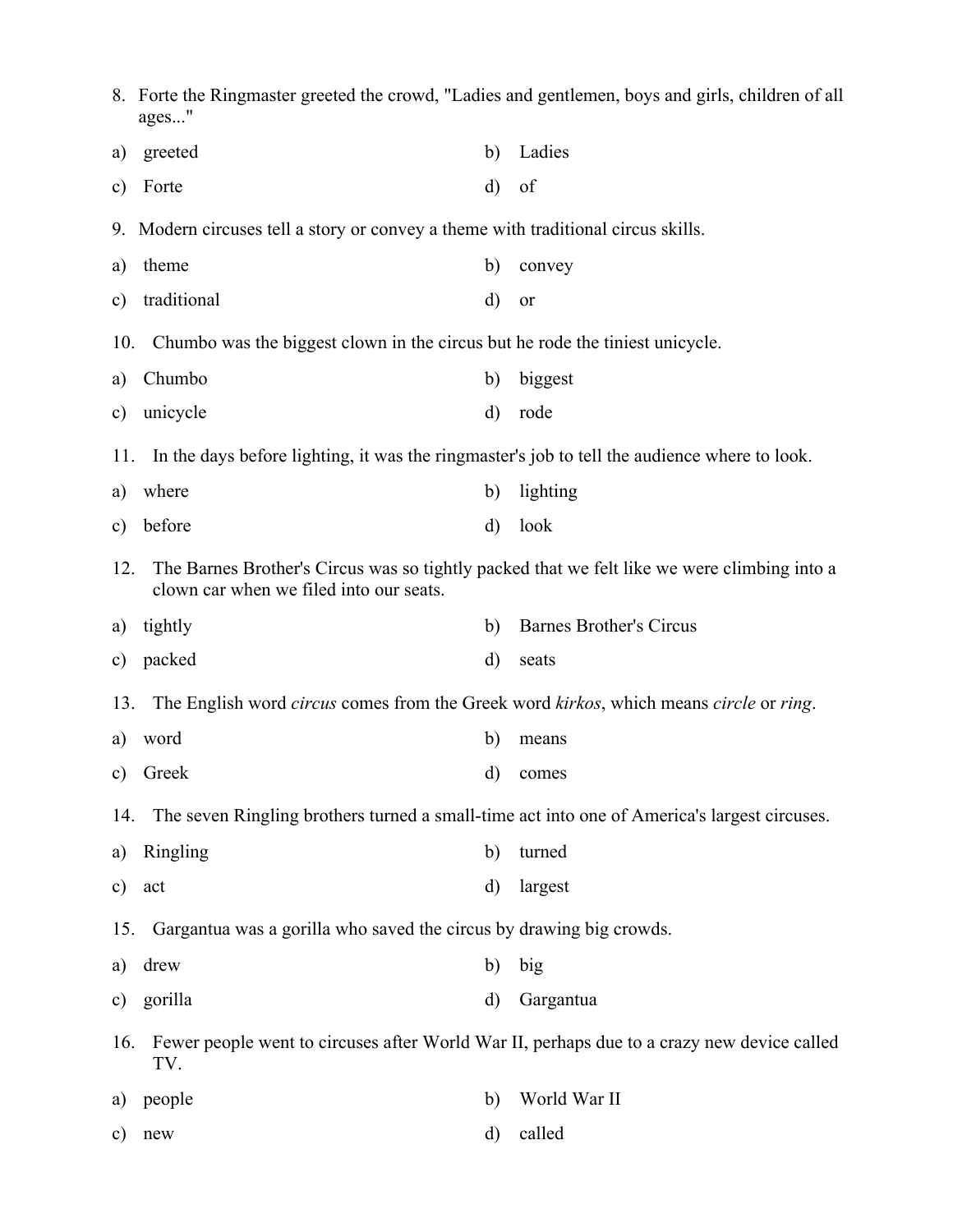17. Circus activities take place within a ring, and large circuses have many rings.

| a)  | take                                                                                                                          | b)       | large         |  |  |
|-----|-------------------------------------------------------------------------------------------------------------------------------|----------|---------------|--|--|
| C)  | many                                                                                                                          | d)       | ring          |  |  |
|     | 18. Character clowns play a role like butcher or baker.                                                                       |          |               |  |  |
|     | a) play                                                                                                                       | b)       | butcher       |  |  |
| c)  | like                                                                                                                          | d)       | <sub>or</sub> |  |  |
|     | 19. The white face clown usually leads the other clowns.                                                                      |          |               |  |  |
|     | a) leads                                                                                                                      | b)       | clown         |  |  |
| c)  | <sub>or</sub>                                                                                                                 | $\rm d)$ | usually       |  |  |
| 20. | Red clowns are often the ones who get the pies in the face, accidentally sit in wet paint, or<br>have their pants ripped off. |          |               |  |  |
| a)  | accidentally                                                                                                                  | b)       | sit           |  |  |

## c) wet d) paint

## **Part Two - Proper Nouns**

**Directions:** Read each of the following sentences. Choose the **proper noun** from the options below. Circle your choice.

|                                                                                     | 21. Charlie Chaplin studied the art of clowning.                                  |    |           |
|-------------------------------------------------------------------------------------|-----------------------------------------------------------------------------------|----|-----------|
| a)                                                                                  | Charlie                                                                           | b) | art       |
| c)                                                                                  | studied                                                                           | d) | clowning  |
|                                                                                     | 22. Americans call a clown's act a gag while Europeans call it an <i>entree</i> . |    |           |
| a)                                                                                  | clown's                                                                           | b) | act       |
| $\mathbf{c})$                                                                       | Americans                                                                         | d) | entree    |
| 23. I saw a circus from China featuring a performer who spun many plates on sticks. |                                                                                   |    |           |
| a)                                                                                  | featuring                                                                         | b) | plates    |
| c)                                                                                  | China                                                                             | d) | performer |
|                                                                                     | Hoppy the Clown exaggerated how hard it was to ride his unicycle.<br>24.          |    |           |
| a)                                                                                  | Hoppy                                                                             | b) | unicycle  |
| C)                                                                                  | exaggerated                                                                       | d) | hard      |
|                                                                                     |                                                                                   |    |           |